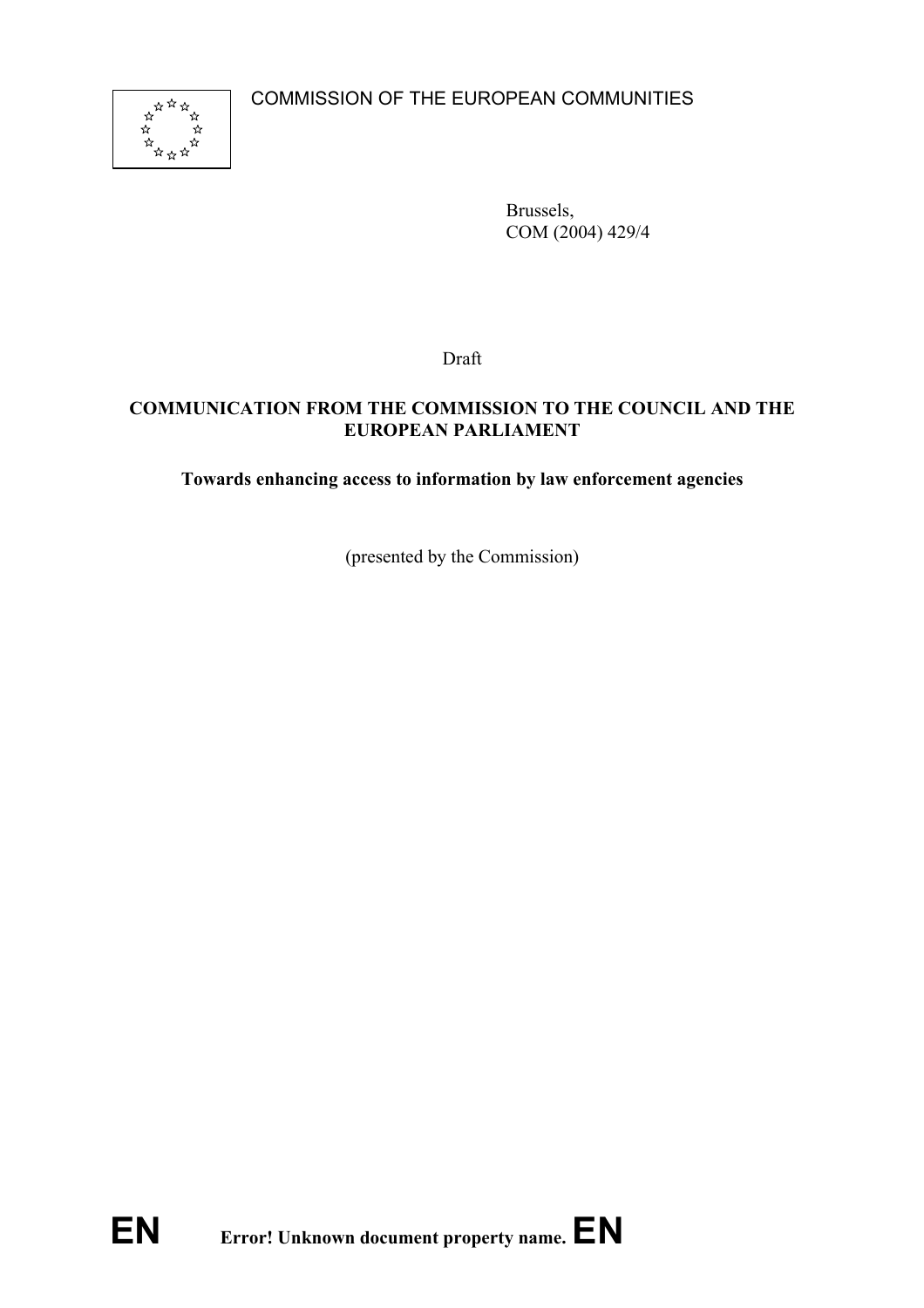# **TABLE OF CONTENTS**

|        | COMMUNICATION FROM THE COMMISSION TO THE COUNCIL AND THE<br>EUROPEAN PARLIAMENT TOWARDS ENHANCING ACCESS TO INFORMATION        |  |
|--------|--------------------------------------------------------------------------------------------------------------------------------|--|
|        |                                                                                                                                |  |
|        |                                                                                                                                |  |
|        | CHAPTER II – TOWARDS BETTER ACCESS TO DATA AND THE INTRODUCTION<br>OF INTELLIGENCE-LED LAW ENFORCEMENT AT THE LEVEL OF THE EU5 |  |
| 2.1.   |                                                                                                                                |  |
| 2.2.   | Core elements for effective access to and collection, storage, analysis and exchange                                           |  |
| 2.2.1. | The principle of equivalent access to data between law enforcement authorities  6                                              |  |
| 2.2.2. |                                                                                                                                |  |
| 2.2.3. |                                                                                                                                |  |
| 2.2.4. |                                                                                                                                |  |
| 2.2.5. |                                                                                                                                |  |
| 2.3.   | Core elements of an effective intelligence led law enforcement capability at EU level                                          |  |
| 2.4.   |                                                                                                                                |  |
|        | CHAPTER III - LEGISLATIVE INITIATIVES LINKED TO THIS COMMUNICATION 12                                                          |  |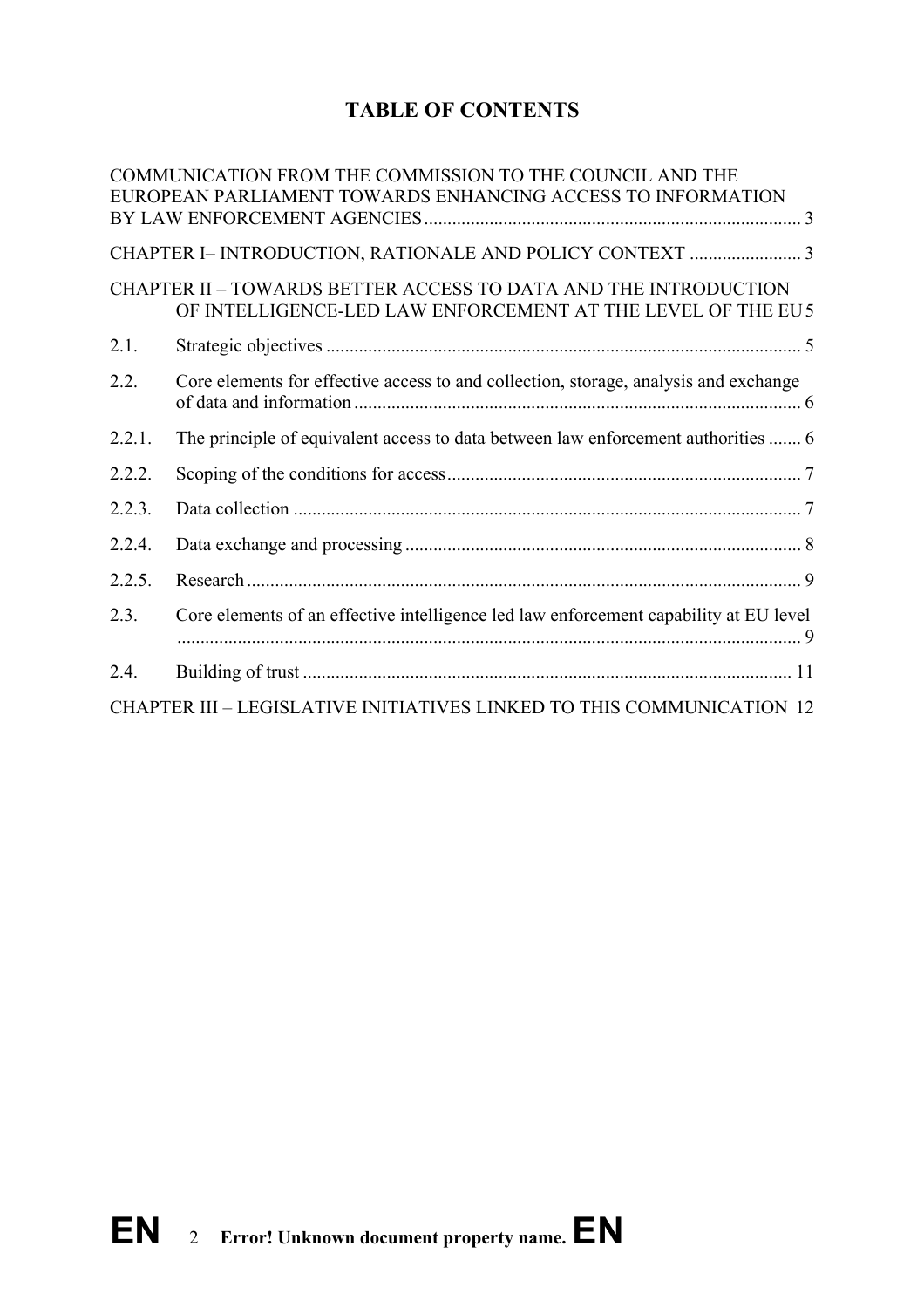#### **COMMUNICATION FROM THE COMMISSION TO THE COUNCIL AND THE EUROPEAN PARLIAMENT TOWARDS ENHANCING ACCESS TO INFORMATION BY LAW ENFORCEMENT AGENCIES (***EU INFORMATION POLICY***)**

#### **CHAPTER I– INTRODUCTION, RATIONALE AND POLICY CONTEXT**

#### **Overview**

 $\overline{a}$ 1

The declaration of the European Council on terrorism<sup>1</sup> instructs the Council to examine legislative measures to simplify the exchange of information and intelligence between the law enforcement authorities of the Member States. The Commission is invited to bring forward proposals to the June European Council in relation to exchange of personal information and the use of passenger information for the purpose of combating terrorism. The Commission proposals should also include provisions to enable national law enforcement agencies to have access to the European information systems.

The present Communication is a first contribution from the Commission in response to the request from the Council.

In this Communication, the Commission sets out the elements that are critical to achieving free circulation of information between the law enforcement authorities of the Member States, in a more structured way than has been the case up till now, Obstacles to free circulation of information currently exist, which cause *inter alia* the Council to dedicate the third round of mutual evaluations to examine the "exchange of information and intelligence between Europol and the Member States and among the Member States respectively". Compartmentalisation of information and lack of a clear policy on information channels hinder information exchange. The challenges to overcome the division of information between different Ministries nationally are exacerbated by the legal, technical and practical problems hindering exchange between Member States. In order to obtain a more accurate picture of these obstacles, the Commission proposes to undertake a full stock-taking exercise on the conditions to access information, as well as a broad and open consultation with all interested stakeholders namely the European Data Protection Supervisor. The Communication also aims to provide the means of avoiding the materialisation of major threats, such as terrorism, by introducing the concept of intelligence-led law enforcement at EU level. It provides an agenda setting out how to achieve this, and it announces legislation to remove specific legal problems. The focus of this Communication is improvement of access to necessary and relevant information, as well as on the broad concepts for the introduction of intelligence-led law enforcement at the level of the EU. This will also have consequences for the international role that the EU is able to assume.

These two elements are the building blocks of the EU Information Policy for Law Enforcement. Common action in these fields will support the progressive establishment of the area of freedom, security and justice, in which the free movement of persons remains assured in the face of the new security challenges that terrorism and other forms of serious and organised crime pose to the Union as a whole. Effectiveness of law enforcement activities should build upon observance of human rights and fundamental freedoms as protected by international,

European Council of 25 March 2004 *Declaration on combating terrorism*.

**EN** 3 **Error! Unknown document property name.EN**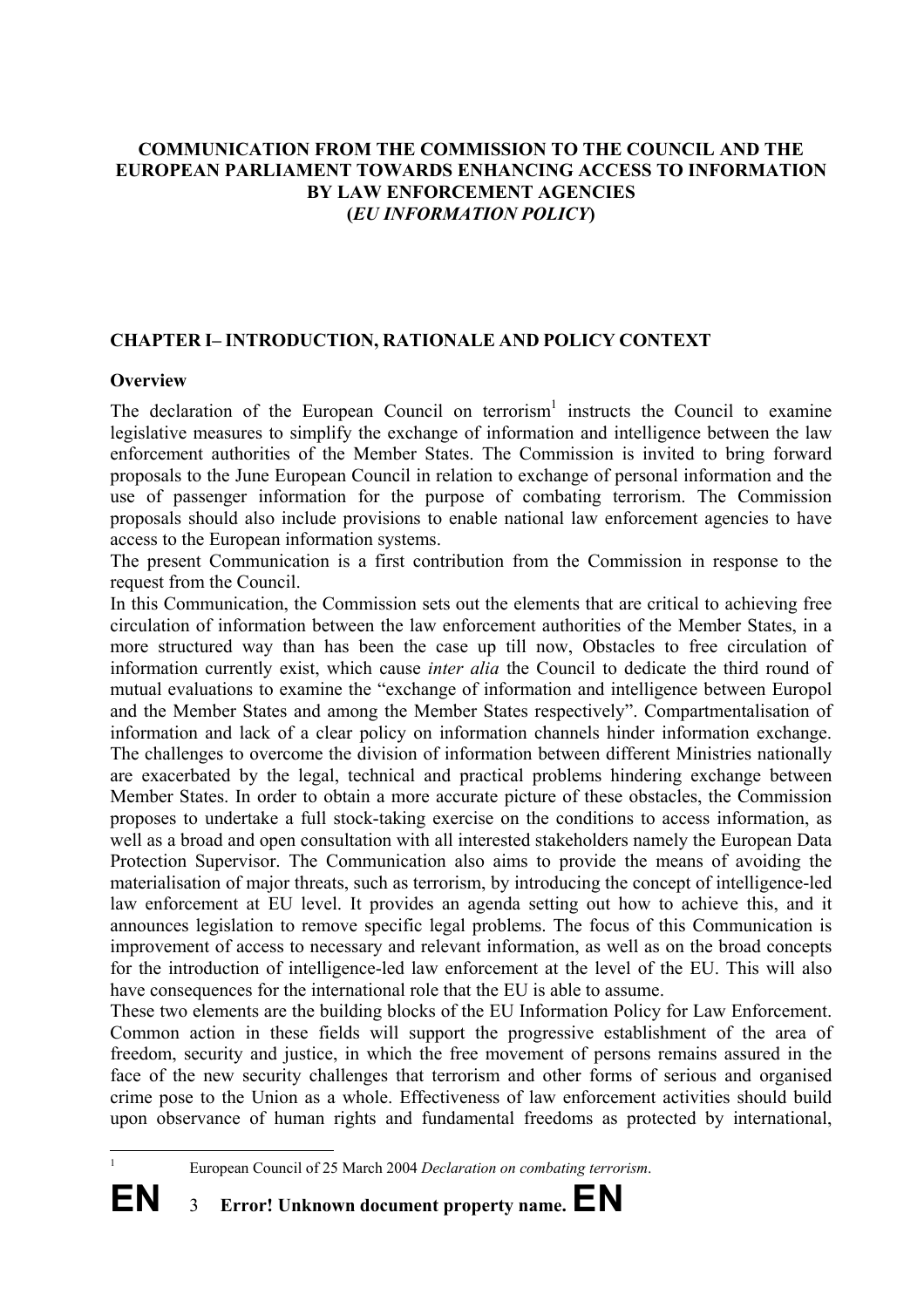European and constitutional traditions common to Member States. Furthermore, while building this policy, the Commission will ensure that Community law and policies are duly taken into account. In particular such a policy should not create legal uncertainty or undue economic burdens on industries.

The Commission calls on the Member States and involved parties to engage in the following bold, cooperative actions.

Firstly, to take the indispensable steps to make accessible necessary and relevant data and information for EU law enforcement authorities, in order to prevent and combat terrorism and other forms of serious or organised crime as well as the threats caused by them.. In this respect; it should be borne in mind that often criminal activity that would not appear to come within the category of "serious or organised" can well lead or be connected to it.

Secondly, to produce and use high quality EU criminal intelligence. Knowledge that will become available in this process will assist the political level in setting EU law enforcement priorities in a concerted manner, and the law enforcement authorities to confront effectively the crimes and threats that jeopardise our citizens' lives, physical integrity and security.

Thirdly, to enhance trust between enforcement services. The introduction of common conditions for instance to access data systems, and the sharing of know-how will contribute to set up a joint information policy platform in particular by removing objective obstacles to the effective sharing of information and intelligence.

A number of considerations drive the EU Information Policy for law enforcement. They are related to the growing awareness of the vulnerability of the Union to threats like those posed by terrorist activities to the dependence of the Union on interlinked networks; to the need to establish enhanced information flows between competent authorities, to the benefits of new technology and knowledge-based capabilities in boosting law enforcement action and, at the same time, enhance data protection, security, and related monitoring and supervisory mechanisms.

This communication intends to improve information exchange between all law enforcement authorities, *i.e.* not only between police authorities, but also between customs authorities, financial intelligence units, the interaction with the judiciary and public prosecution services, and all other public bodies that participate in the process that ranges from the early detection of security threats and criminal offences to the conviction and punishment of perpetrators. The fundamental role that State security and national intelligence agencies play in this regard is undisputed. The many *inter-linked* challenges that the EU Information Policy for law enforcement intends to address are presented in the following paragraphs.

Finally, the external dimension must be taken into account, because of the international nature of the challenge of terrorism and organised crime that we are trying to address. Other countries have developed or may develop in the future their own Information Policies for Law Enforcement and we have already seen cases where those policies have implications for EU citizens and economic operators. Reciprocity issues may also arise. And multilateral solutions may have to be sought in specialised forums. The impact that the EU Policy would have on the nationals of third countries will also need to be properly taken into account, to ensure both that law enforcement cooperation with those countries is not impaired and that the rights of citizens are respected without discrimination.

*This policy will firstly make accessible the necessary and relevant data and information, for law enforcement authorities in order to prevent and combat terrorism and other forms of serious or organised crime as well as the threats caused by them1 . Secondly, it will foster the* 

 $\overline{a}$ 1 For the purpose of this Communication the expression "data" or "information" means "data, information and intelligence" unless otherwise indicated; the term 'intelligence' refers to 'criminal intelligence'.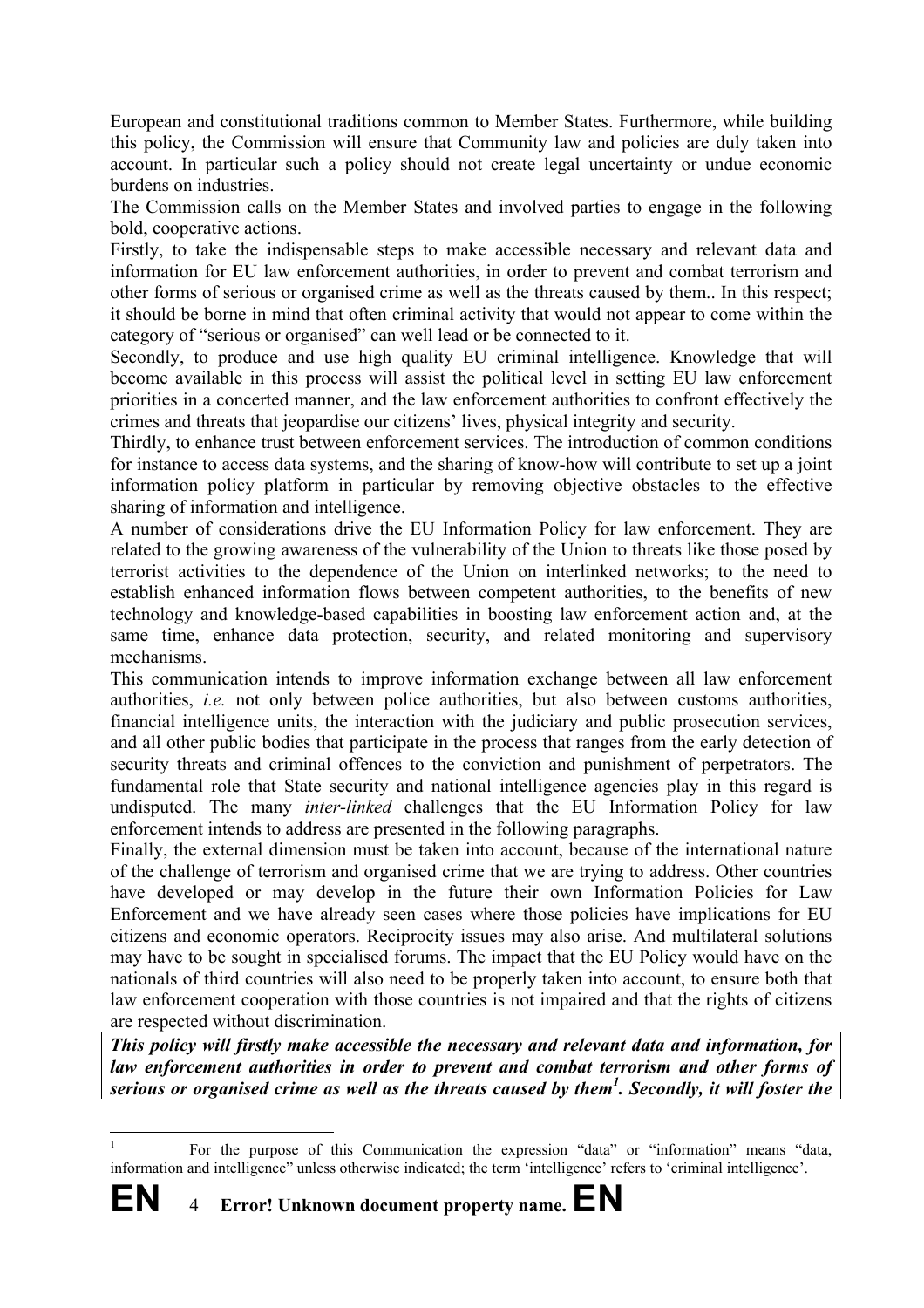*production and use at EU level of high quality criminal intelligence to assist the political decision-making and the law enforcement authorities in effectively confronting these crimes. Thirdly, it will support the building of trust between the competent services. While building this policy, Community policies and Community law instruments will also be taken into account; in particular this policy will fully respect fundamental rights.* 

#### **The Information Policy has to take account of the following elements:**

- The **security** challenge requires as a matter of necessity common and concerted action on an unprecedented scale,; the stakeholders are the national law enforcement authorities, national governments, the European executive and legislature, and other bodies at European and international level.
- The **human rights** challenge means striking the appropriate balance between robust data protection and due respect of other fundamental rights on the one hand and, high performing use of law enforcement information aimed at safeguarding essential public interests such as national security and the prevention, detection, and prosecution of crime on the other.
- As concerns **technolog**y, compatible information systems protected against unlawful access with appropriate data protection, including the monitoring and supervision of data processing and the auditing of investigation are needed. Crime-proofing of information technologies should expose weaknesses and opportunities for criminal activities and focus on data analysis such as risk assessment and profiling.
- To facilitate effective **co-operation**, common standards for information collection, storage, analysis and exchange will critically support the building of confidence between the competent services, both at national and EU level.
- The **implementation** of a multi-phased approach will require the need for long-term sustained cooperative action.

#### **CHAPTER II – TOWARDS BETTER ACCESS TO DATA AND THE INTRODUCTION OF INTELLIGENCE-LED LAW ENFORCEMENT AT THE LEVEL OF THE EU**

#### **2.1. Strategic objectives**

The objective of this Communication is to establish an EU Information Policy for law enforcement that will contribute to the realisation of the objectives of Art 29 TEU by providing better information over secure channels for **existing law enforcement cooperation** and laying the groundwork for the **establishment of effective intelligence-led law enforcement** at local, national and European levels, underpinned by the necessary **trust building**. The policy plan is encompassing legal, technical and organisational actions that, taken together, will provide law enforcement authorities with a framework for cooperation in order to facilitate the access to and the processing of data relevant for law enforcement and to produce criminal intelligence. When looking in more detail at the Information Policy the intended results are to:

• optimise access to information to further core law enforcement activities as well as to produce criminal intelligence;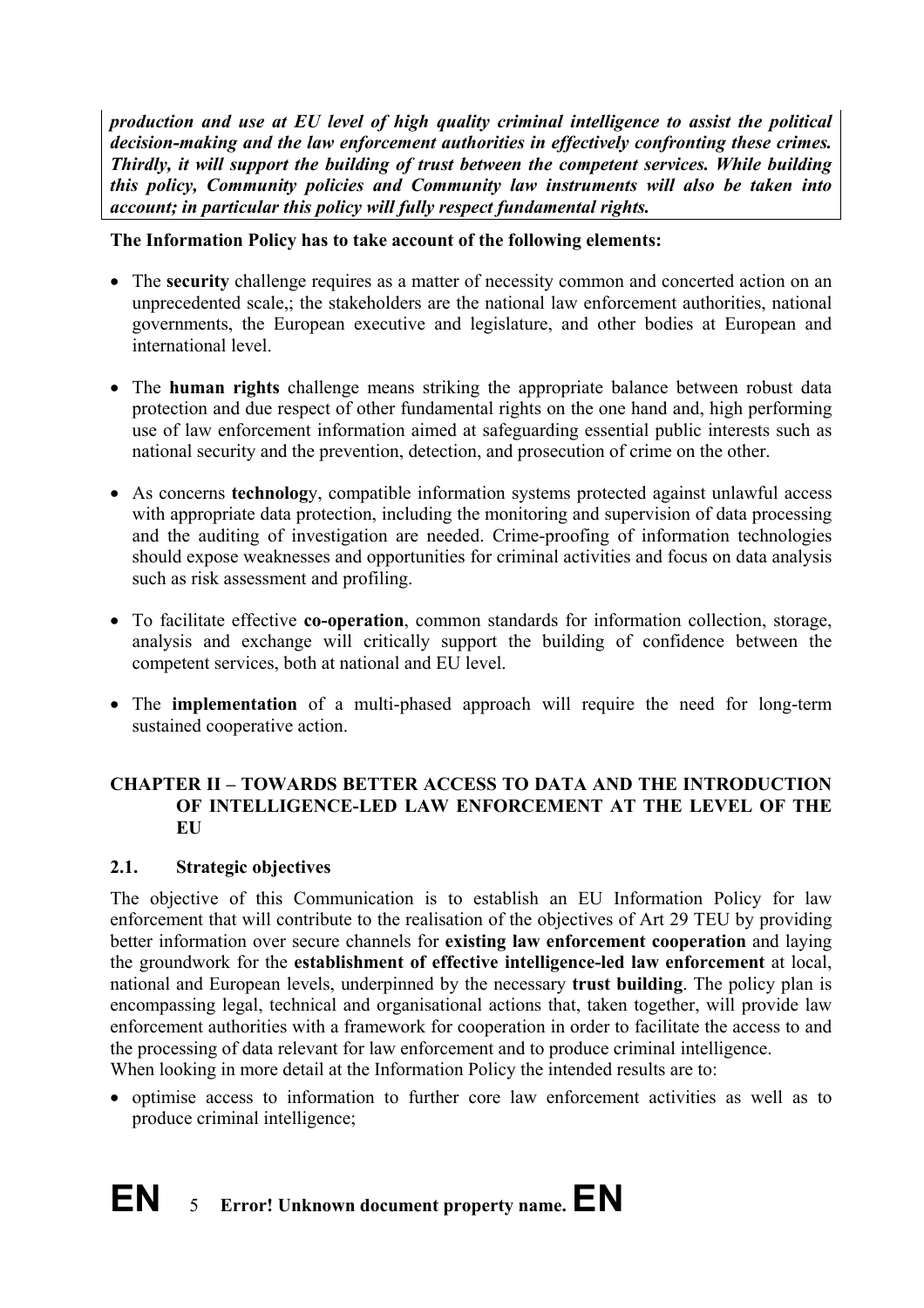- ensure that relevant data established for other than law enforcement purposes be available as long as appropriate, necessary and proportionate to the specific and legitimate purposes pursued<sup>1</sup>;
- set up or, in case of already existing horizontal standards, promote the effective use of common horizontal standards on access to data, clearance, confidentiality of information, reliability, data security and data protection, and interoperability standards for national and international databases;
- establish agreed intelligence formats to assist political and operational decision-making and promote the development and use of equivalent methods for the analysis of e.g. criminal networks, crime threats, risks and profiles, to be further supported by economic harm assessments;
- provide the basis for the prioritisation of the EU-wide collection and analysis of information and, subsequently, for the selection of the best course of action in order to prevent and combat terrorism and other forms of serious or organised crime as well as the threats caused by them, within the set priorities;
- facilitate cooperative and coordinated law enforcement action with a view to prevent, investigate, or disrupt, effectively and as appropriate, terrorist activities and activities dealing with other forms of serious or organised crime.

*Improved access to data, information and intelligence will support law enforcement in each Member State and at European level in order to prevent and combat terrorism and other forms of serious or organised crime, as well as threats caused by them. Additional added value will occur when data is methodically analysed in order to produce first-class criminal intelligence. To support EU intelligence-led law enforcement, minimum standards for national criminal intelligence systems should be adopted, enabling compatible threat assessments at European level.* 

### **2.2. Core elements for effective access to and collection, storage, analysis and exchange of data and information**

# *2.2.1. The principle of equivalent access to data between law enforcement authorities*

The first core objective of the Information Policy for Law Enforcement is to establish free movement of information between law enforcement services, including EUROPOL and EUROJUST. At present, law enforcement authorities can search databases that are nationally accessible. However, accessing information held by law enforcement services from other Member States poses challenges that amount to making them inaccessible in practice.

The Information Policy aims at making this information practically accessible to all EU law enforcement authorities, including EUROPOL and EUROJUST, to assist them in the execution of their functions and in accordance with the rule of law.

The principle that the Information Policy introduces to offset the challenges put forward in the previous chapter is the one of **'right of equivalent access to data'.** This would give EU law enforcement authorities and officials equivalent rights of access to data and databases within other EU Member States on comparable conditions as law enforcement authorities in that Member State. The corollary to that right is the obligation to provide access to law enforcement

 $\overline{a}$ 1 A legislative proposal on data retention has been tabled by four Member States at the April 2004 JHA Council. The Commission foresees an open consultation on the matter.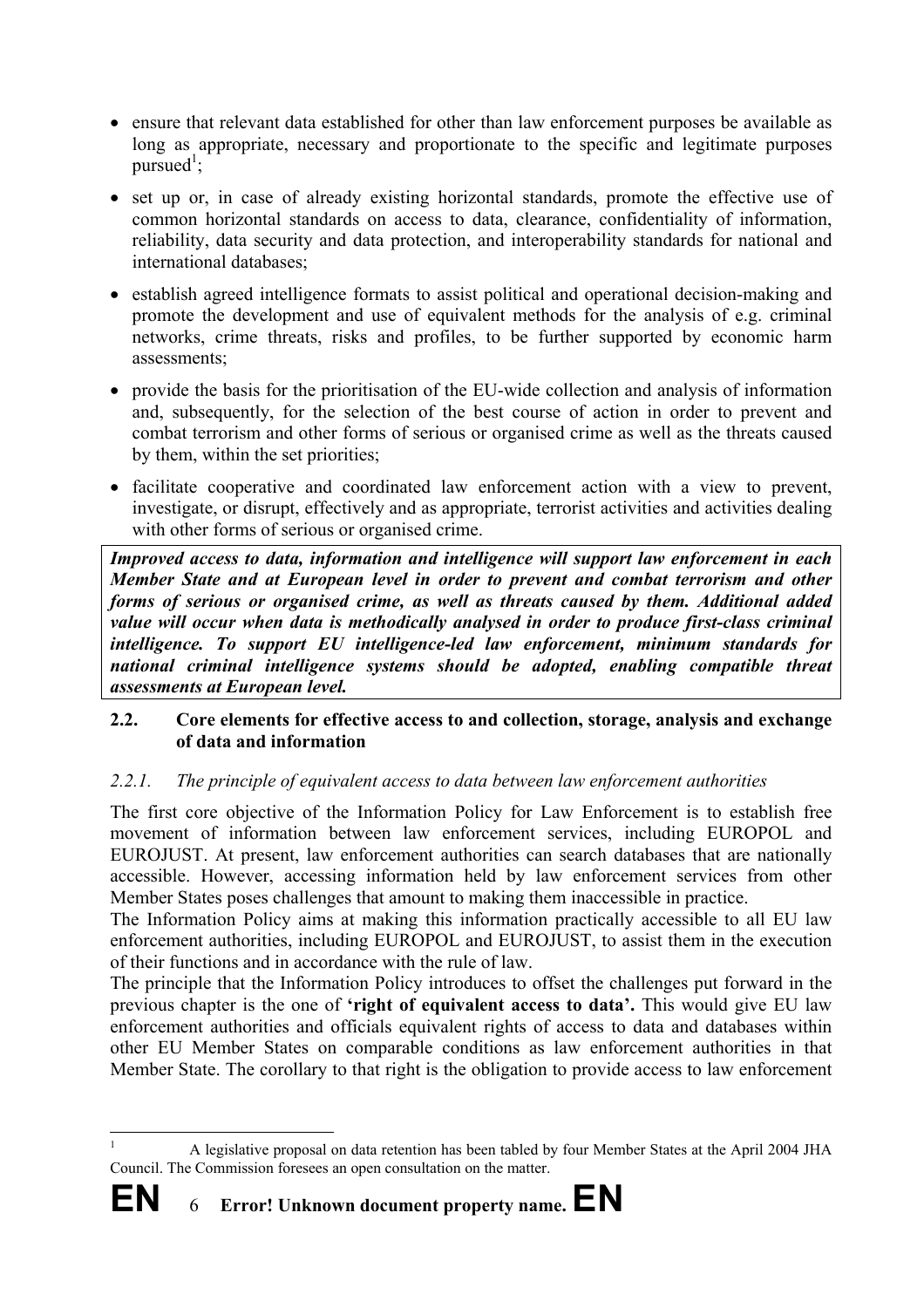officials of other Member States under the same conditions as national law enforcement officials.

*This implies a commitment from Member States to act within a EU model comprising issues such as the synchronisation of threat assessment based on a common methodology and systematic underpinning of threat assessment by sectoral vulnerability studies.*

The principle of equivalent access recognises that:

- the security of the Union and its citizens is a joint responsibility,
- Member States depend on each other to enforce laws in order to prevent and combat terrorism and other forms of serious or organised crime, and contain the threats caused by them ;
- law enforcement authorities in one Member State fulfil similar tasks and have equivalent information needs as those in other Member States;
- law enforcement authorities act lawfully when accessing data or querying databases in the execution of their tasks and within the boundaries set by common standards on data protection and data security.

As a matter of principle, the right of equivalent access should not diminish the effectiveness of existing Mutual Legal assistance instruments. Any potential legal effects will have to be carefully analysed.

*Transparent and straightforward conditions for accessing the necessary and relevant information for all EU law enforcement authorities should be set up based on common standards, including on data protection and data security. Member States will be responsible for the implementation of these conditions. A system to monitor the implementation will be set up following the identification of the conditions for access in the course of the stock taking exercise (see paragraph 2.2.2).* 

*Core obstacles to the exchange of information between law enforcement authorities can only be effectively addressed on the basis of a firm commitment of Member States to take concrete measures towards the setting up of a European Criminal Intelligence Model (see paragraph 2.3).* 

*The European Information Policy aims at the introduction of the principle of right of equivalent access to the necessary and relevant data and information for EU law enforcement authorities. The Commission will examine with Member States which obstacles exist and, on this basis, assess the appropriateness of submitting a legislative proposal to the Council and the European Parliament related to its introduction at EU level.* 

*2.2.2. Scoping of the conditions for access* 

The Commission proposes to carry out a full stock-tacking exercise on the basis of available information as well as on information provided to that end by Member States, to chart the following elements:

- which data or databases are accessible to law enforcement authorities in Member States and which ones are accessed abroad, including index databases (*content*);
- what is the purpose of the database *(purpose definition)*;
- which kind of law enforcement authority has access to these data (*users*);
- under what conditions do these authorities have access to these data and databases (*access protocol*);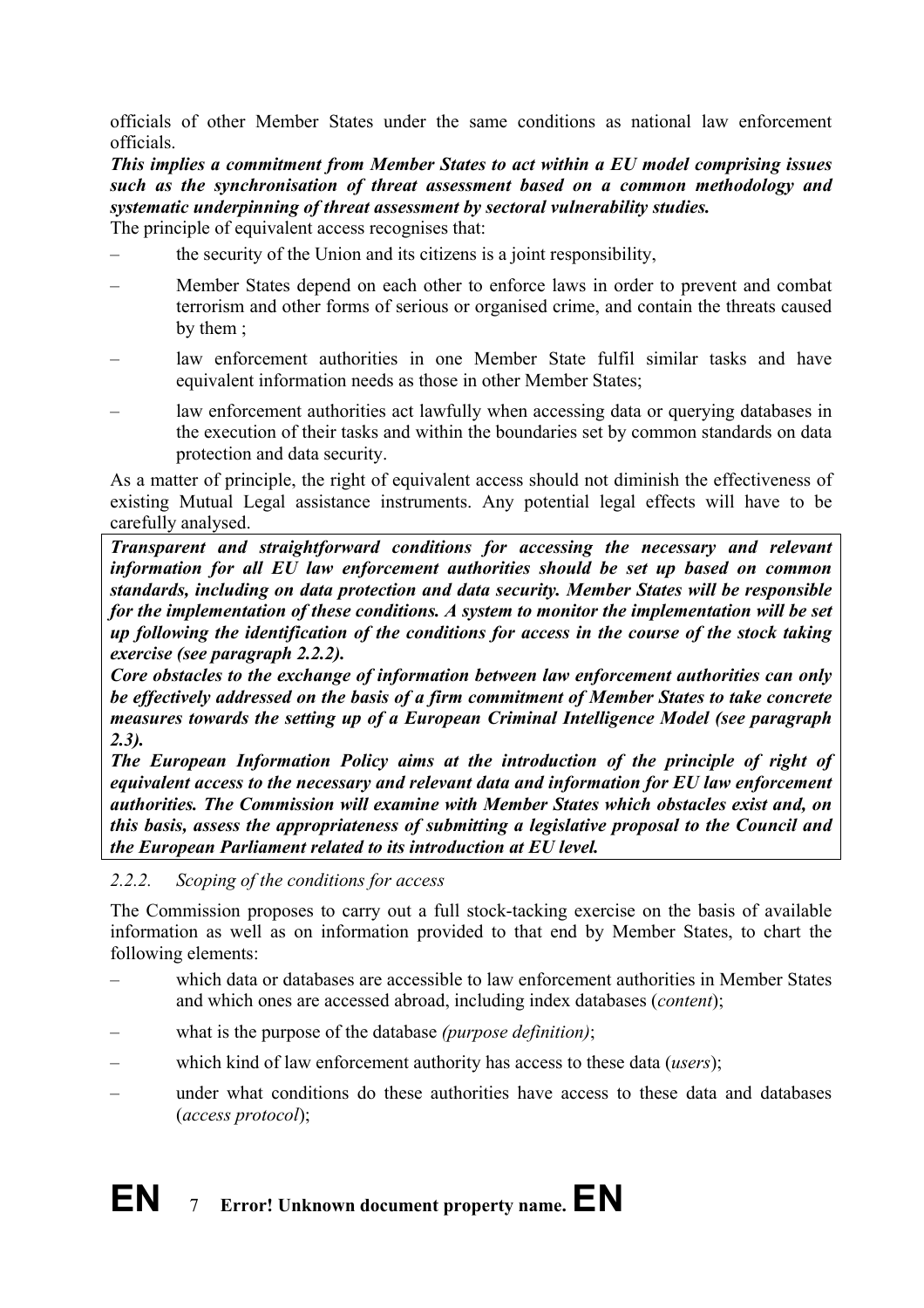- what are the technical requirements for access to these data and databases (*technical protocols*);
- how often are the data and databases accessed (*relevance*);
- which data or databases are of interest to law enforcement authorities, but are not accessible to them; what are the applicable data protection provisions (*scoping of needs*).

#### **The Commission intends to:**

- launch a stocktaking exercise by the end of 2004, to identify the scope, needs and *constraints of access to data and databases by law enforcement authorities.*
- *launch a study on legal provisions, conditions, including IT solutions to access (non- ) law enforcement data, , and procedures related to data protection and data security provisions.*

#### *2.2.3. Data collection*

The law enforcement authorities in the EU use diverging approaches to collect and categorise data and information. No single forum for the classification of the confidentiality of different information sources exists at this moment.

The first and foremost information source is the data collection of the law enforcement administrations. Access to data not collected for law enforcement purposes is another policy issue. It requires a broad and open consultation with all interested stakeholders, in view of its possible implications on operators and users and on Community laws and policies.

A system to manage the different access privileges such as common *European standards for the authorisation to access classified information*, a joint system of *users access profiles* to administer the numerous access rights, and an authenticated way to register authorised users (cf. *users accounts*) would provide the basis for an effective access management. User profiles could also be used to systematically monitor and audit the access to and processing of data that could be kept in *log files and audit trail* systems.

*The Commission intends to launch studies to underpin the elaboration of legislative and nonlegislative initiatives related to minimum standards for the collection of data; common procedural standards to classify the confidentiality and the reliability of data; common standards on the authorisation to access classified information, and user access profiles.* 

*The Commission will further organise consultations and multi-disciplinary workshops under the EU Forum on the Prevention of Organised Crime to discuss public private partnerships and in particular on the access to data not collected for law enforcement purposes.* 

#### *2.2.4. Data exchange and processing*

Besides different ways to access data and databases on the basis of the principle of equivalent access, another option to make existing data and data bases better accessible is by networking them or creating central databases. In this context the European Council<sup>1</sup> invited the Commission "to submit proposals for enhanced interoperability between European databases (SISII, VIS and EURODAC) in order to exploit their added value within their respective legal and technical frameworks in the prevention and fight against terrorism<sup>"2</sup>. Enhanced

 European Council of 25 March 2004 *Declaration on combating terrorism*. 2 A separate Commission Communication will be prepared on this subject.

 $\overline{a}$ 1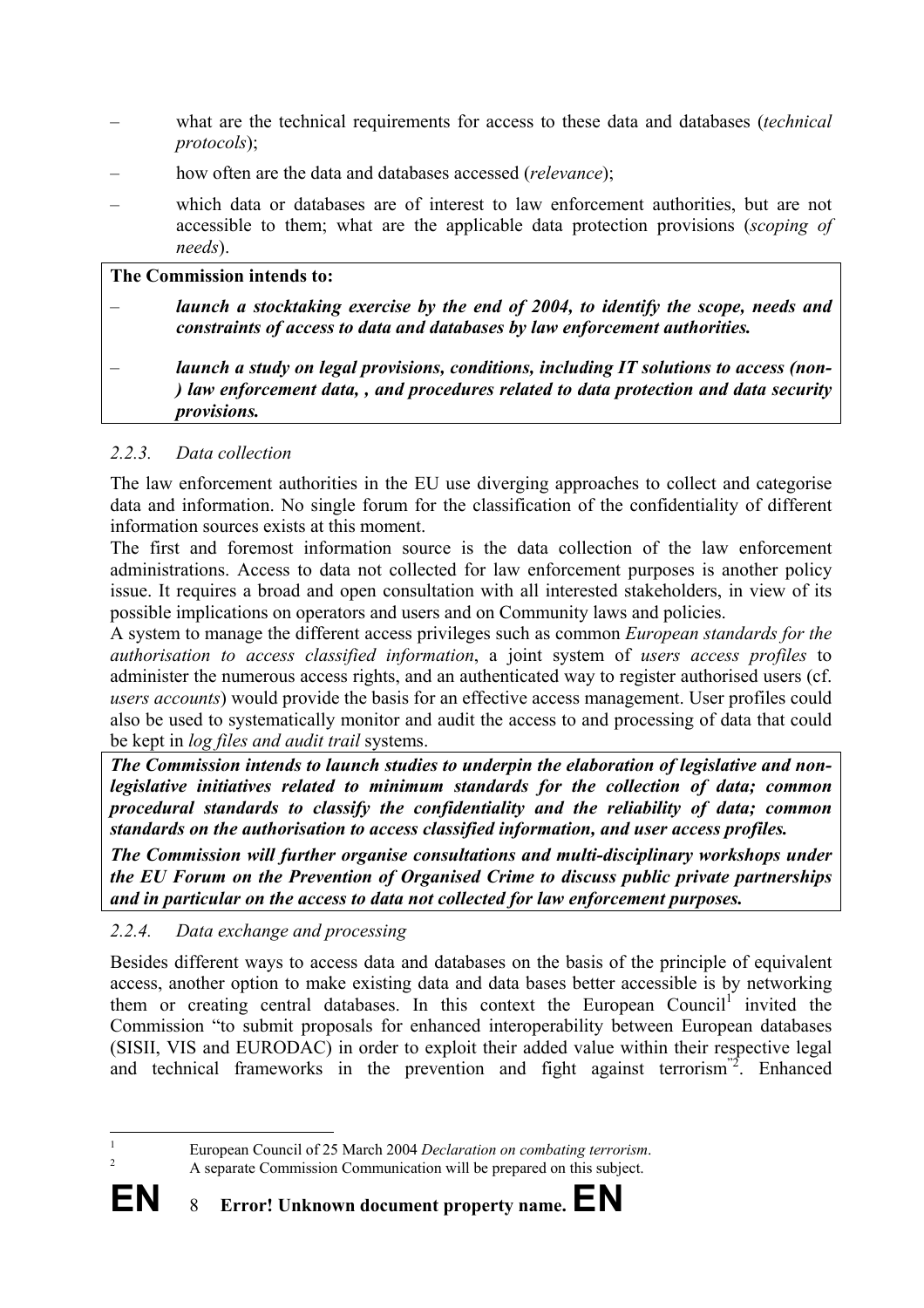interoperability will need to take due account of the applicable legal provisions on data protection.

The Commission is of the view that the only viable option for the future will be the creation of interoperable and interconnected EU systems. A conceptually comprehensive IT architecture that integrates national, European and international inter-linkages offer in the long run considerable savings, synergies and policy opportunities, both in the area of criminal intelligence and in the broader context of an evolving European Security Strategy.

A phased approach should be conceived based on the setting up of harmonised data encoding formats and access rules for the various systems. Early consultations with stakeholders conducted by the European Commission<sup>1</sup> have already identified a number of issues that may pose obstacles to information sharing. These include in particular the lack of:

- common standards and conditions for data processing;
- common data accessibility standards;
- compatible crime definitions and crime statistics;
- compatible IT technologies used by law enforcement administrations;
- co-operative law enforcement cultures beyond institutional borders;
- co-operation between public and private sector actors;
- awareness of common data protection rules and a lack of a common data security framework.

*The Commission envisages submitting a communication to explore effective ways to remove core obstacles that cause impediments to data sharing and which will, as appropriate, be supported by respective legislative initiatives.* 

#### *2.2.5. Research*

The current European research programmes address the issue of security of information and communication systems and infrastructures. The Commission has already considered the need to accelerate the preparation of a European Security Research Programme to improve European citizens' security by launching a Preparatory Action on Security Research<sup>2</sup>. The 'Preparatory Action for Security Research', which is defined for the years 2004-2006 (budget  $\epsilon$  65M) would support and finance activities to test the ground in view of the comprehensive European Security Research Programme from 2007 onwards.

Terrorism and organised crime are identified as the two top concerns of European citizens (80 % of EU-citizens identify terrorism and organised crime as their major fears). At present, research activities related to criminal intelligence systems or law enforcement are not sufficiently covered by research programmes. Hence, there is a need to define specific research actions in addition to existing programmes. In addition co-financing of research activities is also possible under the AGIS programme.

- *Promote research on secure and confidential communication channels through the AGIS programme;*
- *Initiate the development of standards for the secure exchange of information, especially by and between law enforcement authorities;*
- Launch specific research on the use and the implementation of European criminal *intelligence systems, including on related common standards for meta-data, secure data exchanges, enhanced data protection tools, automated analysis, threat -, risk assessment and profiling methods.*

1

 $\overline{a}$ 

Dublin Declaration and Conclusions of meetings of the Forum for the prevention of Organised Crime. COM (2004) 72 fin.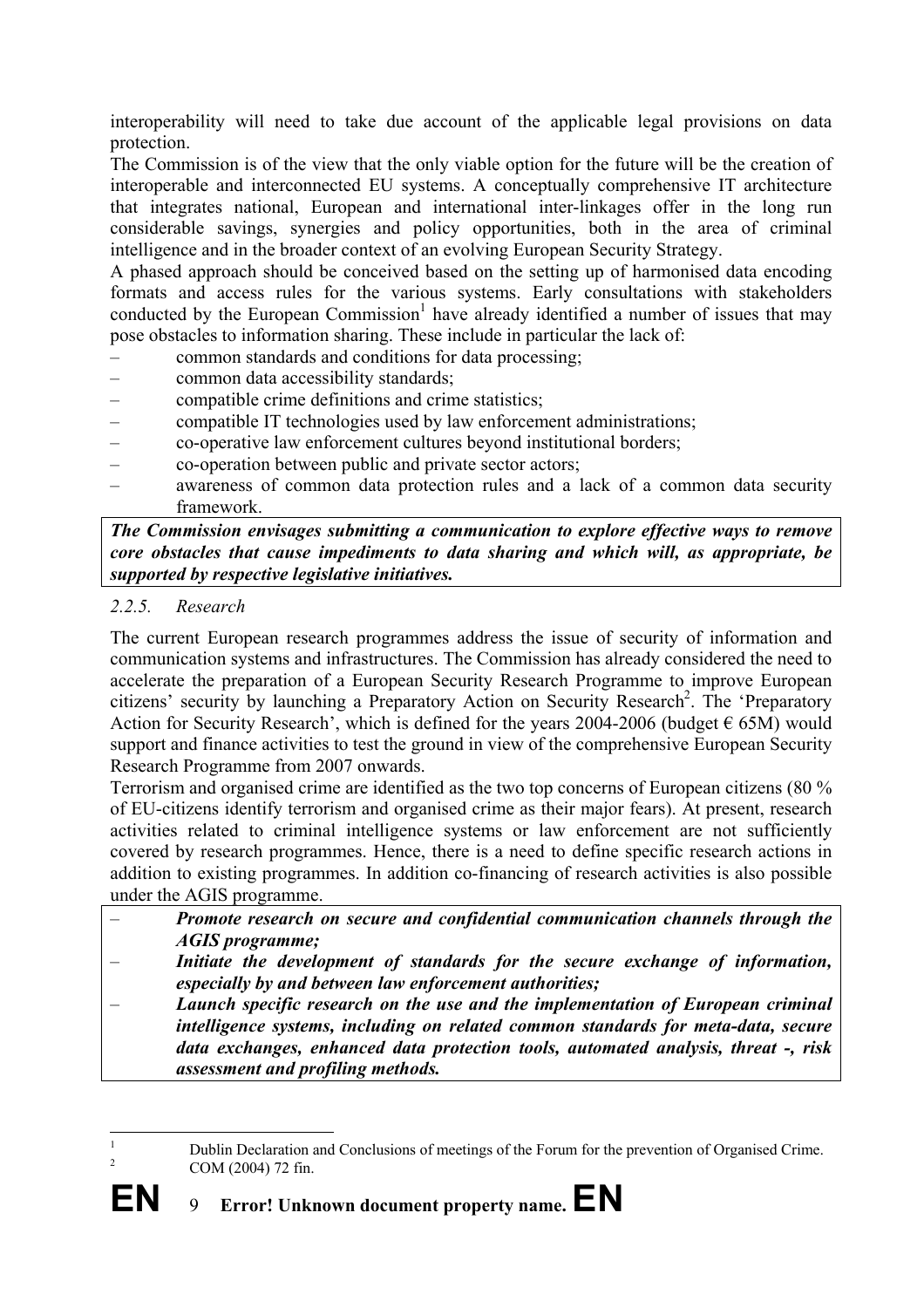### **2.3. Core elements of an effective intelligence led law enforcement capability at EU level**

The second core objective of the Information Policy is to propose steps to develop EU intelligence-led law enforcement. Criminal intelligence assists the competent authorities in the performance of their strategic or operational tasks, in order to prevent and combat terrorism and other serious or organised crime, as well as the threats caused by them*<sup>1</sup>* . The introduction of a European Criminal Intelligence Model would render intelligence-led law enforcement effective and allow for enhanced cooperative action. It would comprise issues such as the synchronisation of threat assessment based on a common methodology, systematic underpinning of threat assessment by sectoral vulnerability studies and the required financial and human resource allocation.

The EU Information Policy for law enforcement aims to **make the necessary information available to an EU criminal intelligence network** to generate first-class EU criminal intelligence, resulting in the periodic production of EU strategic and operational assessments. The availability of the Europol Information System will also play an important role in the development of such an EU intelligence capability.

The steps outlined hereafter should lead to a situation where strategic assessments are readily available to the decision makers in order to revise law enforcement priorities as often as necessary. In addition, operational assessments would become available to the Chiefs of Police Task Force (CPTF) providing the best available tactical knowledge to prevent or combat the threats or crime, including terrorism, as prioritised by the Council.

At this moment the EU law enforcement authorities are not guided by criminal intelligence that targets the security of the EU as a whole. Today an urgent need exists to protect EU citizens against new security risks and threats. Therefore it is imperative that EU strategic and operational assessments are rapidly made available. Equally the exchange of intelligence should be subject to the rule of law and respect for the fundamental rights of individuals.

Therefore the following two-phased approach is envisaged:

• In the short term, the Member States' criminal intelligence services should meet on a monthly basis, possibly under the aegis of Europol, to discuss their national strategic and operational assessments. Europol should contribute with all intelligence it can avail. The resulting intelligence should be collated to produce EU strategic assessments for instance twice a year, and EU operational assessments every month. The EU strategic assessments would allow the Council to set law enforcement priorities. The CPTF should hand down the operational assessments to the operational levels within national law enforcement communities.

This should, at first stage, draw on information that Member States' criminal intelligence and Europol can lawfully access on the basis of current legislation and make use of available analytical tools.

• In the longer term, the national criminal intelligence authorities can start producing criminal intelligence using standardised analytical tools on the basis of relevant law enforcement data available within the Union.

The importance of Europol would increase, since data and procedures will be more European. This would result in criminal intelligence of a superior quality as it would be more standardised

 $\mathbf{1}$ <sup>1</sup> *Criminal intelligence* is divided into strategic and operational (or tactical) intelligence. Strategic intelligence provides insight into the question of *what* the threats and crimes are that must be addressed and operational intelligence provides tactical guidance on *how* best to tackle and prioritise them.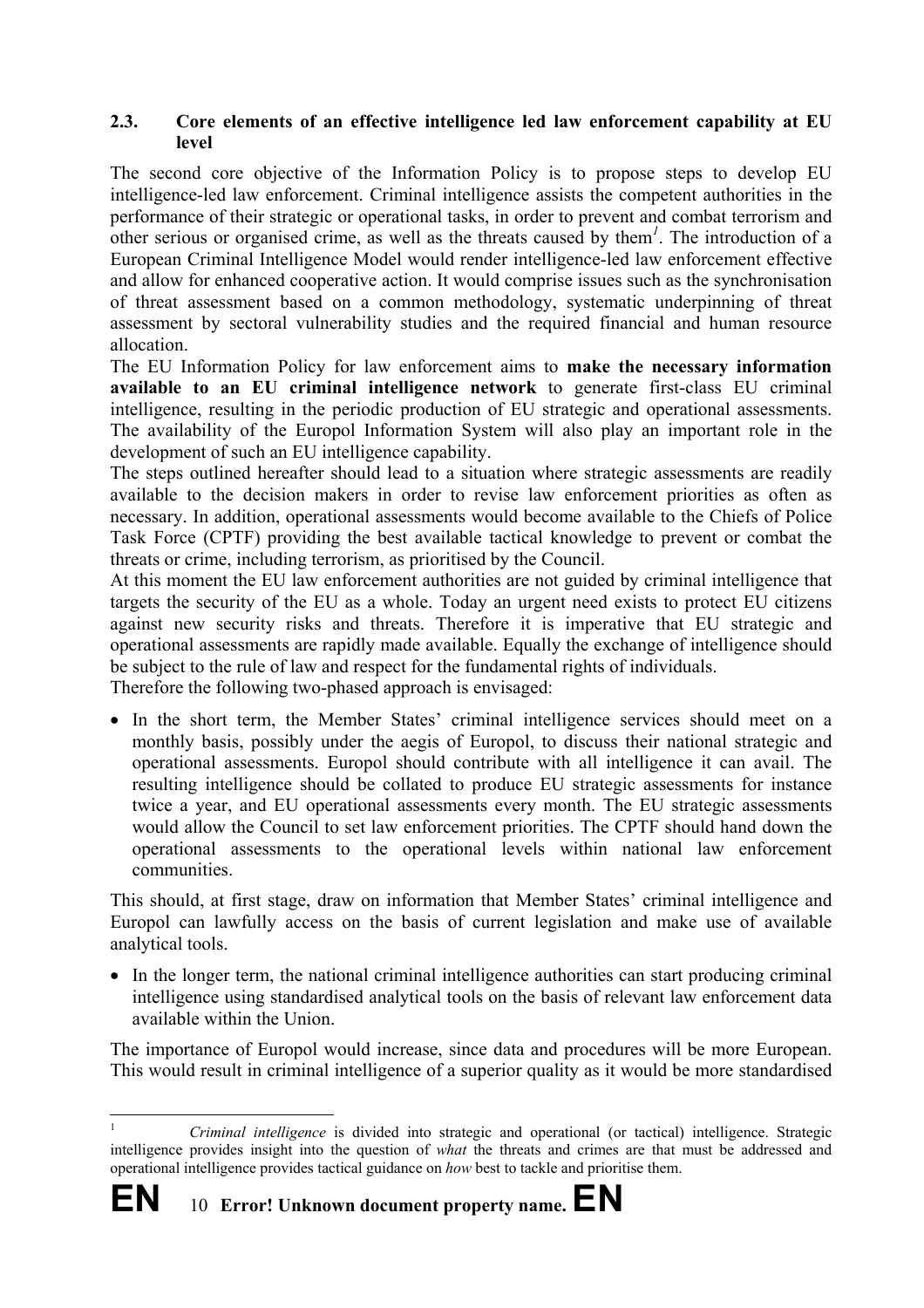and thus more widely understood. The relations between Europol, the Council and the CPTF need to adapt to the changing circumstances. At that moment, the EU will be in a position to assert itself on the international scene as a law enforcement partner with its own distinct character and quality.

The Commission envisages studying the necessary steps to establish a system for the timely production of reliable criminal intelligence assessment and to present a report to the Council by end of 2005.

Priorities will be set by the Council on the basis of strategic assessments that are developed by the Criminal Intelligence Group. Such operational assessment should offer the possibility of obtaining specific outcomes, for instance making arrests, seizing or forfeiting assets from criminal activities or undertaking dedicated efforts to disrupt a criminal group.

Commonly-used intelligence methods should be formatted to make them fit for use not only at the general EU level, but also to deal with specific trans-national or regional issues (e.g. the Baltic Sea Task Force on organised crime). The Commission and Europol should conduct a study of the different methods in use in Member States' criminal intelligence bodies and propose by end of 2005 a European analytical methodology for criminal intelligence. Connected to this, CEPOL could be requested to set up a training curriculum to teach criminal analysts to use these methods, and senior management to make best use of operational assessments. The analytical methods that are commonly used<sup>1</sup> should generate results that can be used to produce  $EU$ strategic and operational assessments.

- *The ideas of this Communication could be endorsed by the Council as to take the appropriate measures for their implementation.*
- *Under the aegis of Europol, the representatives of Member States' Criminal Intelligence entities should assemble national strategic and operational assessments.*
- *The Council could call on the Member States to make intelligence available to Europol, and to mandate Europol to elaborate a comprehensive threat assessment. Customs and border control authorities could be instructed to coordinate the production of their intelligence with Europol.*
- *Common crime statistics definitions and reporting standards should be developed*
- *Common analysis methods for the production of intelligence at EU level should be developed possibly under the aegis of Europol.*

# **2.4. Building of trust**

The third core objective of the Information Policy is to contribute to the building of trust between European law enforcement authorities, officials and partners by establishing a joint platform of shared values, standards and policy orientations.

The introduction of common standards is crucial to create a trusted environment for the collection, access and exchange of information (see in particular section 2.2). Common standards on data access and processing as well as compatible methodologies related to threat, risk and profile assessments will become an indispensable basis for the effective sharing of information and intelligence at strategic and operational levels. These measures will only be effective if there is persistent political support for the implementation of a **common law enforcement space** in the EU, based on compatible national criminal intelligence systems which will form together a conceptually integrated European criminal intelligence model.

 $\frac{1}{1}$  The methods are analysis in the fields of results, crime patterns, criminal markets, criminal networks, risks (which is used as a management tool in itself), target profiles (often called "profiling"), criminal business profiles, and demographic and social trends.